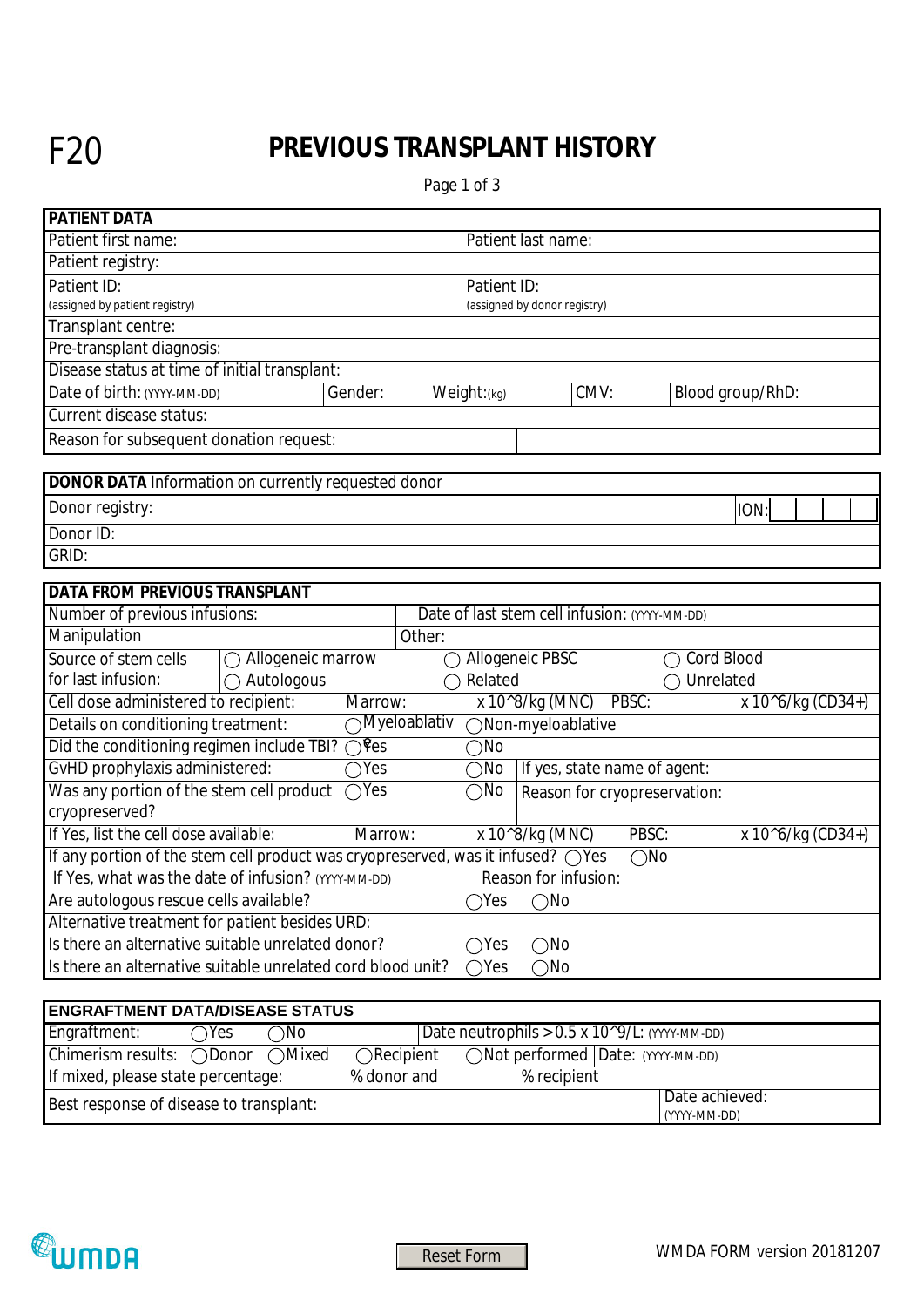## F20 **PREVIOUS TRANSPLANT HISTORY**

Page 2 of 3

| <b>PATIENT DATA</b>                                                                                |                                                                                                         |  |  |  |
|----------------------------------------------------------------------------------------------------|---------------------------------------------------------------------------------------------------------|--|--|--|
| Patient first name:                                                                                | Patient last name:                                                                                      |  |  |  |
| Patient registry:                                                                                  |                                                                                                         |  |  |  |
| Transplant centre:                                                                                 |                                                                                                         |  |  |  |
| Patient ID:                                                                                        | Patient ID:                                                                                             |  |  |  |
| (assigned by patient registry)                                                                     | (assigned by donor registry)                                                                            |  |  |  |
|                                                                                                    |                                                                                                         |  |  |  |
| <b>DONOR DATA Information on currently requested donor</b>                                         |                                                                                                         |  |  |  |
| Donor registry:                                                                                    | ION:                                                                                                    |  |  |  |
| Donor ID:                                                                                          |                                                                                                         |  |  |  |
| GRID:                                                                                              |                                                                                                         |  |  |  |
|                                                                                                    |                                                                                                         |  |  |  |
| <b>TRANSPLANT RELATED COMPLICATIONS IN PATIENT</b>                                                 |                                                                                                         |  |  |  |
| GvHD: (grade/organs involved and<br>Acute:<br>$\blacktriangledown$<br>treatment received)          | Resolved:<br>Grade:<br>$\blacktriangleright$<br>$\blacktriangleright$                                   |  |  |  |
| Chronic:<br>$\overline{\mathbf{v}}$<br>Did the patient suffer from any serious infections?         | Resolved:<br>Grade:<br>$\blacktriangledown$<br>$\blacktriangleright$<br>$\blacktriangledown$            |  |  |  |
| Resolved:<br>◯Yes ◯No Additional information:                                                      | $\bigcirc$ Yes $\bigcirc$ No<br>If yes, please specify:<br>$\blacktriangledown$                         |  |  |  |
| Did the patient suffer of organ toxicity?                                                          |                                                                                                         |  |  |  |
| $\bigcirc$ Yes<br>$\bigcirc$ No<br>$\bigcirc$ Yes<br>$\bigcirc$ No                                 | If yes, please specify:                                                                                 |  |  |  |
| Resolved:                                                                                          |                                                                                                         |  |  |  |
| <b>CURRENT CLINICAL STATUS OF PATIENT</b>                                                          |                                                                                                         |  |  |  |
| The clinical condition of the patient is:                                                          | Good<br>Excellent<br>Deteriorated                                                                       |  |  |  |
| Is the patient in need of any intensive medical support?<br>$\bigcirc$ Yes<br>$\bigcirc$ No        |                                                                                                         |  |  |  |
| If yes, please check all that apply: $\Box$ Ventilator<br>□Dialysis<br>Other:                      |                                                                                                         |  |  |  |
| Is the patient receiving any of the following medication? Please check all that apply:             |                                                                                                         |  |  |  |
| Hematopoietic growth factors □ Immunosuppressive □                                                 | Antibiotics<br>Other:                                                                                   |  |  |  |
|                                                                                                    |                                                                                                         |  |  |  |
| <b>CURRENT PATIENT CONDITION (Laboratory data)</b>                                                 |                                                                                                         |  |  |  |
| Hemoglobin:                                                                                        | $\overline{\phantom{a}}$ Is the patient red cell transfusion dependent? $\bigcirc$ Yes<br>$\bigcirc$ No |  |  |  |
| If yes, date last transfusion: (YYYY-MM-DD)                                                        |                                                                                                         |  |  |  |
| Platelets:<br>x 10^9/L Is the patient platelet transfusion dependent? $\bigcirc$ Yes               | $\bigcirc$ No                                                                                           |  |  |  |
| If yes, date last transfusion: (YYYY-MM-DD)                                                        |                                                                                                         |  |  |  |
| Leukocyte count:<br>$x 10^{\circ}9/L$<br>Test date: (YYYY-MM-DD)                                   |                                                                                                         |  |  |  |
| Is the patient suffering from liver function abnormalities?                                        | $\bigcirc$ Yes<br>$\bigcirc$ No                                                                         |  |  |  |
| If yes, please add relevant laboratory findings:                                                   |                                                                                                         |  |  |  |
| Is the patient suffering from kidney function abnormalities?<br>$\bigcirc$ Yes<br>$\bigcirc$ No    |                                                                                                         |  |  |  |
| If yes, please add relevant laboratory findings:                                                   |                                                                                                         |  |  |  |
|                                                                                                    |                                                                                                         |  |  |  |
| <b>PREVIOUS REQUESTS FOR SUBSEQUENT DONATION</b>                                                   |                                                                                                         |  |  |  |
| Has there been a previous post transplant donation request for this donor?<br>$\bigcirc$ No<br>Yes |                                                                                                         |  |  |  |
| What product was requested? () Bone marrow () PBSC<br>Donor Lymphocytes                            |                                                                                                         |  |  |  |

Was the request approved?  $\overline{\bigcirc}$  Yes  $\overline{\bigcirc}$  No

If the request was refused, please state why: